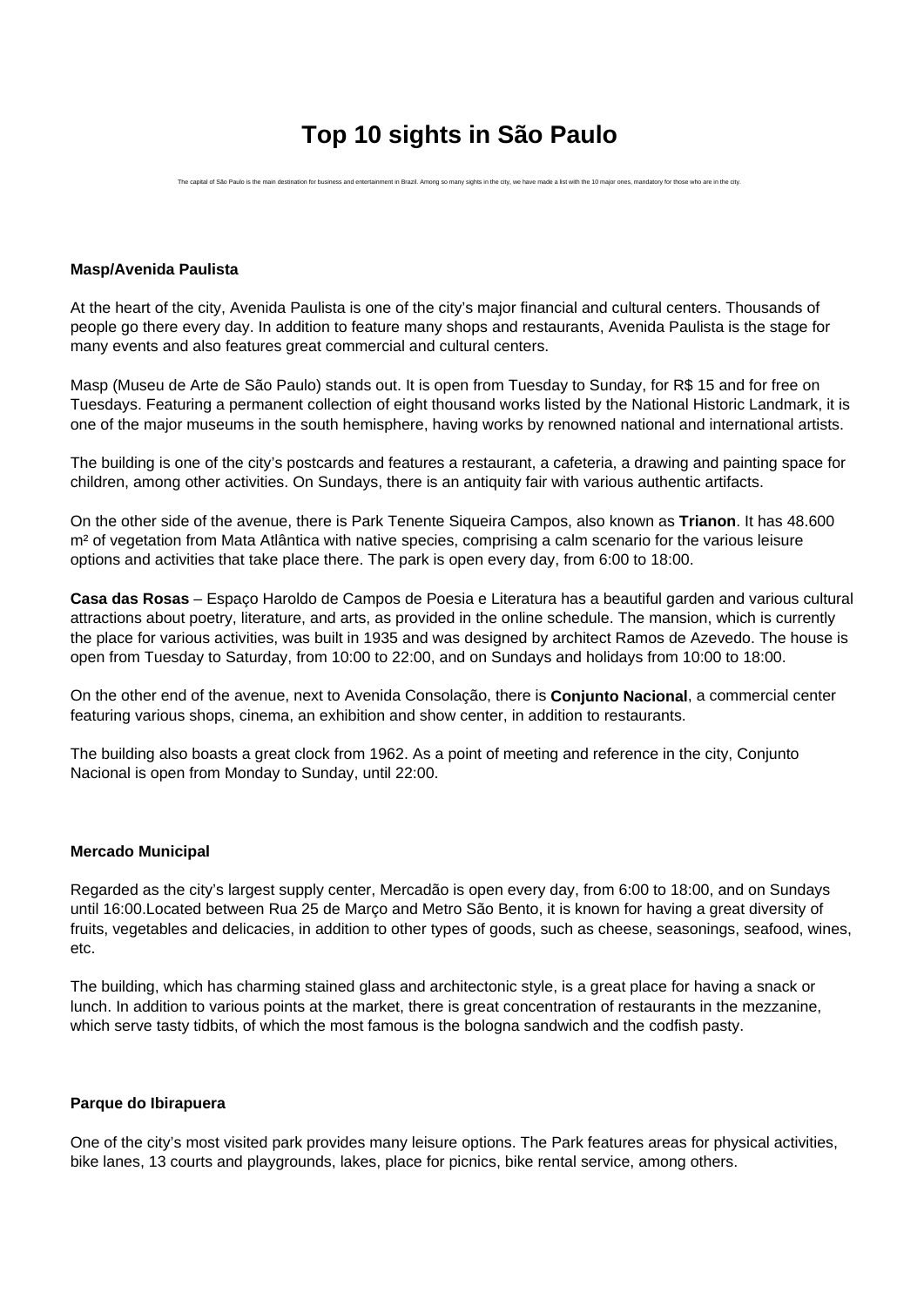It also has some important cultural centers: MAM (Museu de Arte Moderna), built in 1948, is a space that features about four thousand works of contemporary art; Pavilhão Bienal, the stage for various great events in the city; Oca, known for having housed renowned exhibitions, such as Picasso's; Pavilhão Japonês, a space for eastern culture; and the Planetary, a place to learn more about astronomy.

## **Centro**

At the city Center there are many historical and must-see places, such as **Catedral da Sé**. Considered to be one of the five largest neo-gothic temples in the world, the Cathedral offers guests a historic tour at several times from Tuesday to Sunday for R\$5, in addition to several mass times.

In front of the Cathedra, there is Marco Zero, a marble monument in hexagonal shape that shows the map of the roads from São Paulo to other states.

Also at the center, one will find **Pateo do Collegio**. The city landmark is considered as the cradle of São Paulo, as it originated the city. It offers courses, workshops and other projects. There you will find **Museu Anchieta**, which features exhibitions of objects that belonged to Anchieta, a church and Biblioteca Padre Antonio Vieira, with historical books, open to public.

**Mosteiro São Bento** is also a great option in the region. With over 400 years of history, the basilica's architecture is from the 17<sup>th</sup> century and it is decorated with frescoes and murals, in addition to a German clock outside. It can be visited every day, from 6:00 to 8:00, except on Thursdays. The every morning masses are covered with Gregorian chants. From Monday to Friday at 7:00, Saturdays at 6:00 and Sundays, with chants and organ, at 10:00.

Then, don't miss the little bread shop at the Mosteiro, which sells products by the monks themselves. In the last Sunday of the month there is also a breakfast by the monks; invitations should be acquired in advance.

Another attraction of the Center is Edifício Altino Arantes, known as **Banespão**, located next to Ruas XV de Novembro, Direita and São Bento. It was inspired in the Empire State Building, from NY.161.22 meters high and with 35 floors, the most visited point is the tower, which provides a 360°, 40 km view to Serra do Mar, Pico do Jaraguá, the buildings at Avenida Paulista and the major buildings in the city center. The building also features glamorous chandeliers and eclectic style.

Next to Metro Anhangabaú, **Theatro Municipal** is one of the great city's postcards. It started being built in 1903, and was projected by Cláudio Rossi and designed by Domiziano Rossi. It has been inaugurated by the Hamlet opera by Ambroise Thomas, which has been presented to a crowd comprised of 20 thousand people. It has been restored many times in order to become more modern; however, without losing the glamour of the time.

The theater houses music and dance schools, which perform on the stage. There's also a restaurant inside. Visitations to know the place in days that there are no shows can be made according to the scheduled available on the website.

#### **Luz**

Estação da Luz was opened on March 1<sup>st</sup>, 1901. In the past it has been regarded as São Paulo's "quest room",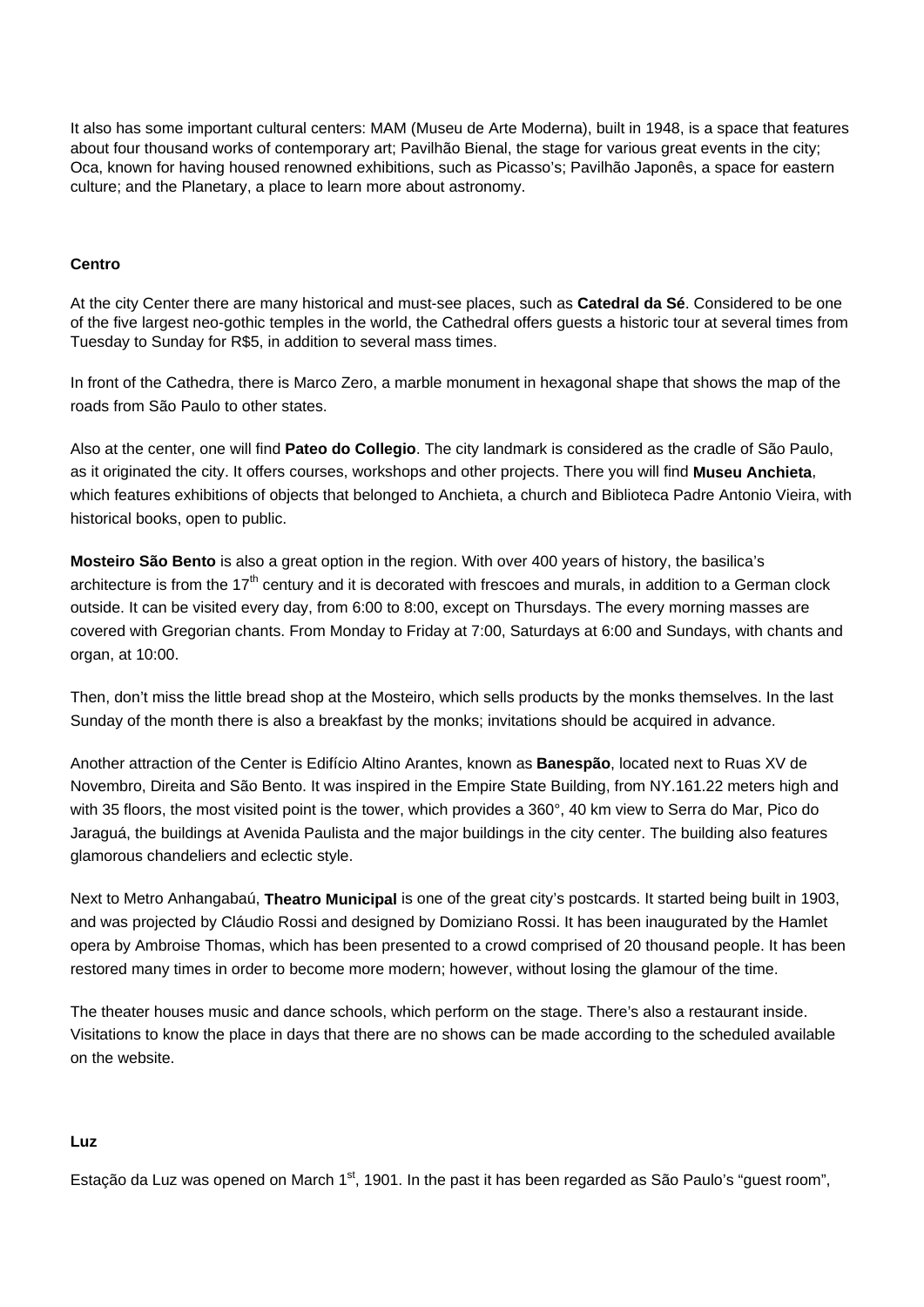as it welcomed personalities and people coming from the countryside, who disembarked at the station every day. The architectonic complex of Estação da Luz is listed since 1981 and the structures, which were brought from England, copy Big Ben and the Westminster Abbey.

On weekends you can make a guided historic tour at the building of Estação da Luz. Taking about 50 minutes, visitors can walk through historic and architectonic points of the building, in order to learn about the history and importance of the station. Departing from Museu da Língua Portuguesa, the tour is made on Saturdays, Sundays, and holidays, at 12:00 and 14:00.

The region is also home of **Museu da Língua Portuguesa**, which, featuring interactivity and technologic resources, has a permanent collection and temporary exhibitions. It has three floors to tell the history of the language, the origin of several words and for exhibitions about writers, such as Guimarães Rosa, Clarice Lispector, Gilberto Freyre, among others. It opens from Tuesday to Sunday, from 10:00 to 18:00. Free admission on Tuesdays.

In front of the Museum, one will find **Pinacoteca do Estado**, which was designed by architect Ramos de Azevedo in 1895. The first donations to the museum were works by the renowned artists Benedito Calixto, Pedro Alexandrino, and José Ferraz de Almeida Junior. The collection features more than nine thousand works, in addition to temporary exhibitions. It also offers other activities that are available in the schedule on the website. It opens from Tuesday to Sunday, from 10:00 to 17:30, and until 22:00 on Thursdays. Free admission on Saturdays.

At Pinacoteca, there is a cafeteria that serves lunch on a space with a view to **Jardim da Luz**, one of the oldest public parks. The park is listed and features a bush with birds of various species, sloths, water mirror and lakes with fish. In addition, it features an underground aquarium with colored carp. Free admission.

Next to the station there is **Mosteiro da Luz**, which features a church, a Memorial for Saint Anthony Sant'Anna Galvão, with a collection of objects that belonged to him. It is also home for **Museu de Arte Sacra**, with a collection comprised of altars, sacred images, rare books, paintings, objects and liturgical clothing. The museum opens from Tuesday to Sunday, from 10:00 to 18:00. Free admission on Saturdays.

## **Bairro da Liberdade**

Liberdade has been a stronghold of the Japanese culture in São Paulo since 1912. It has thematic decoration of Japanese lanterns on the streets, in addition to the Japanese architecture, which can be seen at several spots on the district. Many of the signs are in Japanese and many of the residents speak their mother tongue.

The district also features lots of Japanese products and foods, in addition to a handicraft fair that take place on Sundays, in front of Metro Liberdade. At Rua S. Joaquim, there is also the **Busshinji Temple**, which is open for scheduled visits.

#### **Vila Madalena**

Bastion of bohemians, the streets of V. Madalena also offer bars for all tastes: there are classic and trendy hangouts. There also plenty of choices for those who like live music and parties.

Another interesting spot at the district is Beco do Batman, an open-air gallery, at Rua Gonçalo Afonso. The walls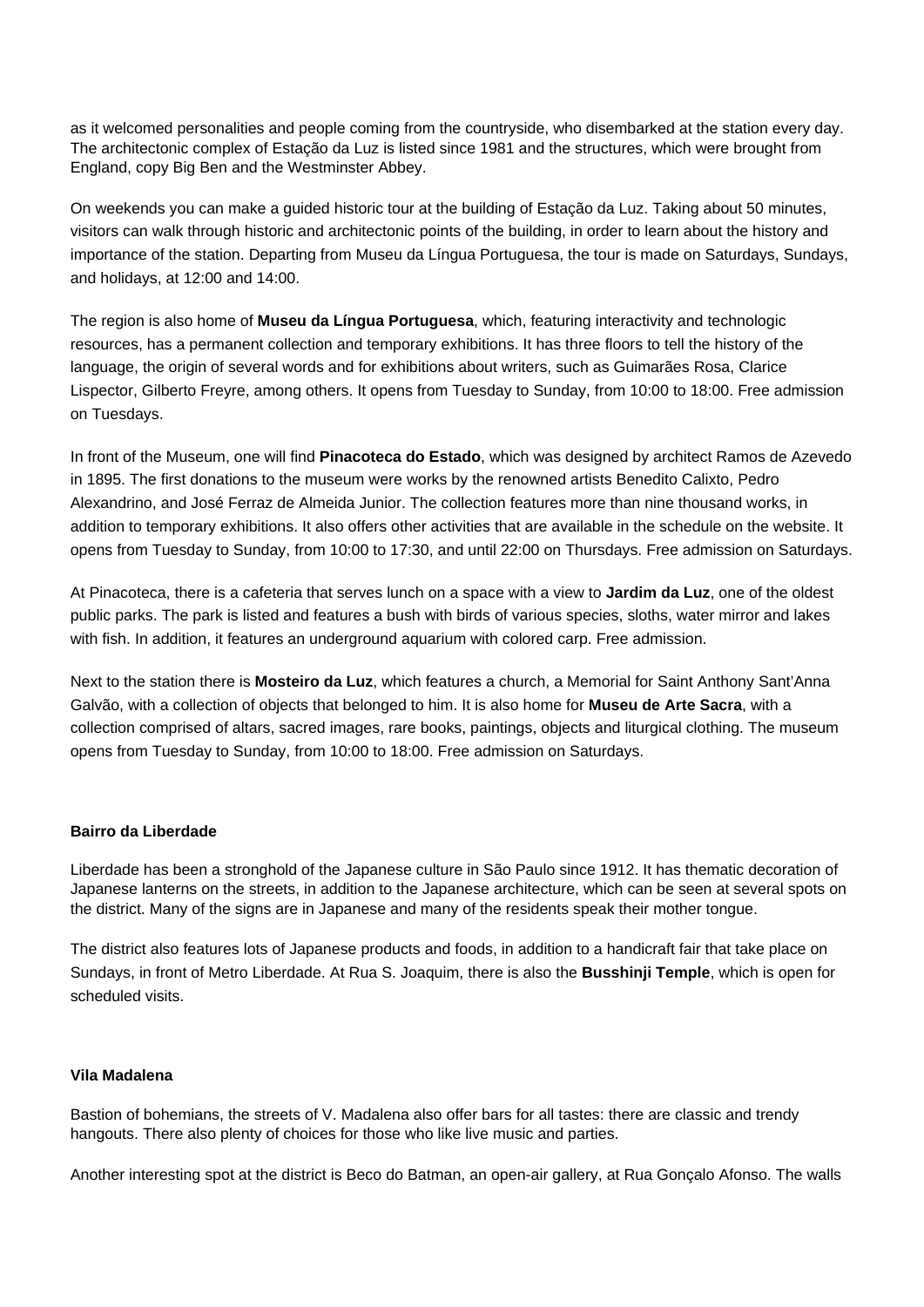are completely covered by graffiti by national and international artists. The district is also a great place for shopping.

#### **Museu do Futebol**

In a 6.9 thousand meter area, located below the stands of Estádio Municipal Paulo Machado de Carvalho, known as Pacaembu, one will find Museu do Futebol. Open for visits from Tuesday to Sunday, from 9:00 to 17:00, the multimedia collection keeps the main and most important moments of soccer.

The museum is not linked to any team in particular, and those who visit the museum can get to know several rooms dedicated to great names and moments of soccer. One can also listen to some narrations, know the origin, and learn about other soccer related facts.

#### **Museu do Ipiranga**

Museu do Ipiranga is a monument in honor of the Independence of Brazil, by the river Ipiranga. It has an eclectic architectonic style and is surrounded by a beautiful garden. The collection is comprised of more than 125 thousand works that belonged to great persons in Brazilian history.

In addition, the museum premises house a library with over a hundred thousand volumes, a Historic Documentation Center with 40 thousand manuscripts and laboratories of conservation and restoration of works and documents. The space also promotes other events. It is open from Tuesday to Sunday, from 9:00 to 17:00.

#### **25 de março**

Rua 25 de Março is a popular shopping spot in the city. All the surrounding area is dedicated to the commerce of jewelry, toys, home furnishings, and other household items. At Ladeira Porto Geral, for instance, one can find costume shops, where brides have fun buying funny accessories to animate their wedding parties.

Service:

#### **Masp**

Address:Avenida Paulista, 1578 – São Paulo – SP.

Business hours: Tuesday to Sunday, 10-18:00 (ticket office open until 17:30). Thursday, 10-20:00 (ticket office open until 19:30).

Price: R\$ 15 to visit all exhibitions available at the date. Students, teachers and retirees pay R\$ 7. Free admission for children under 10 and elderly over 60 years old. Free admission for everyone on Tuesdays.

Phone: (11) 3251-5644.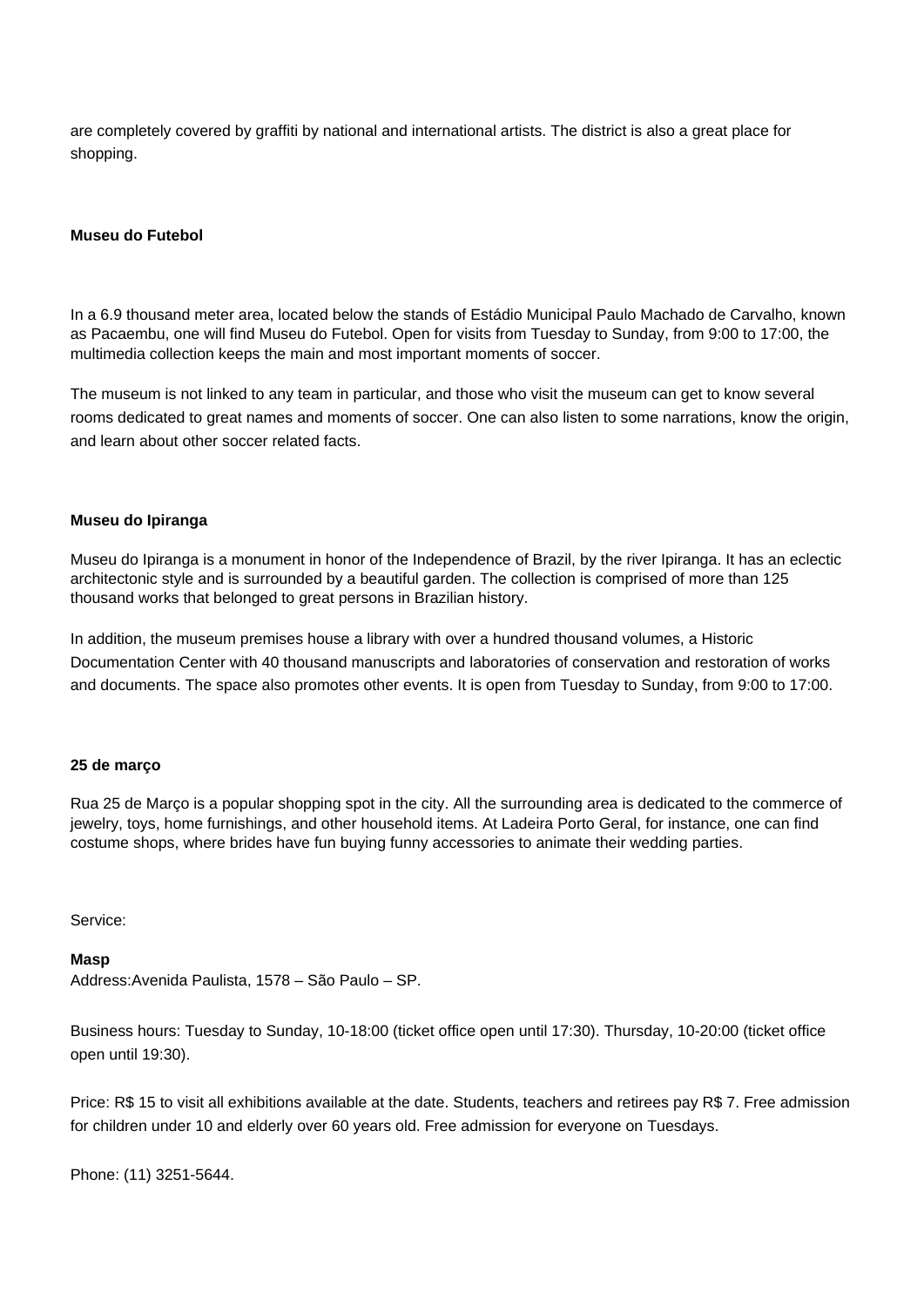<www.masp.art.br/masp2010>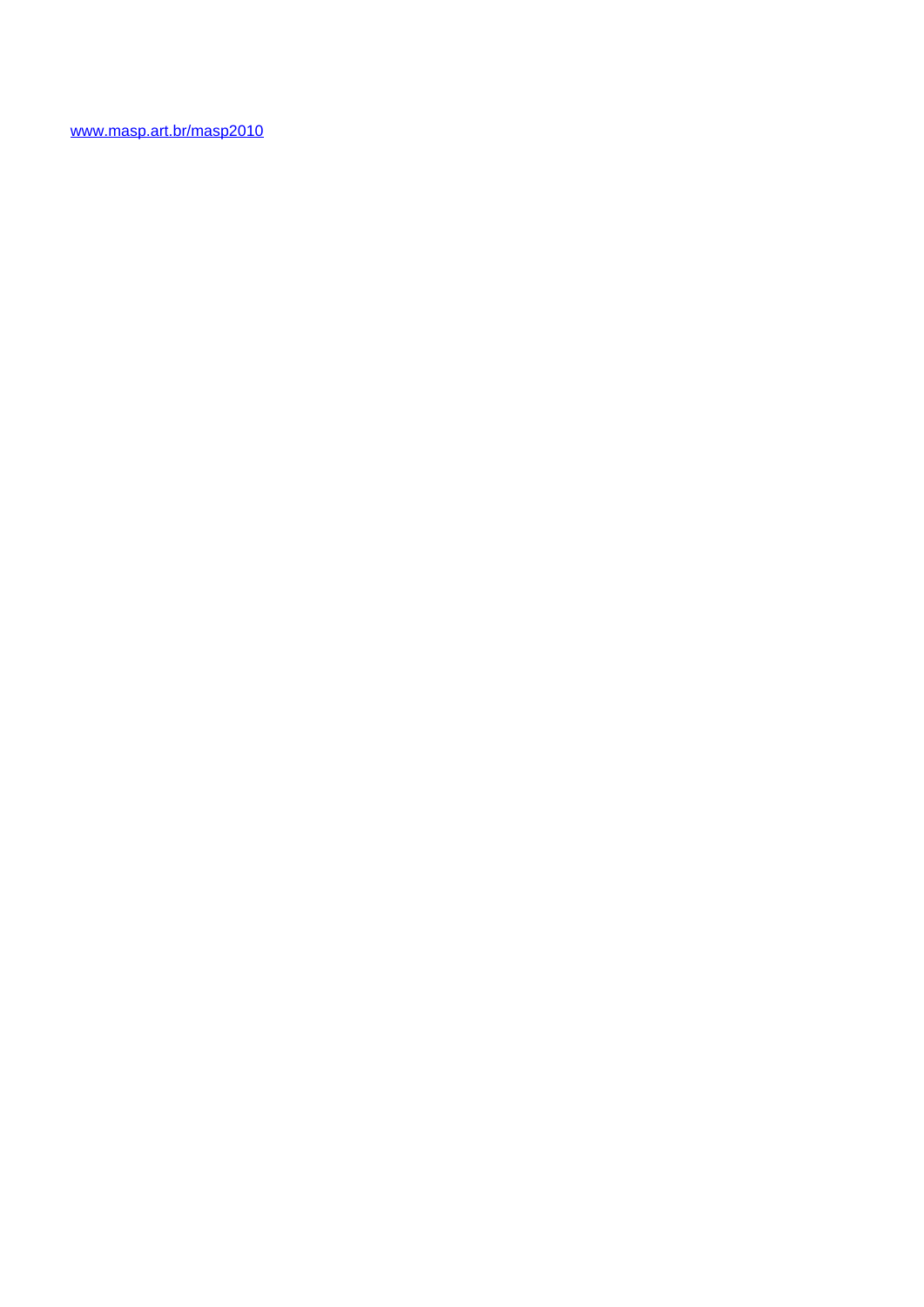## **Casa das Rosas**

Address:Avenida Paulista, 37 – Bela Vista – São Paulo – SP.

Business hours: Tuesday to Saturday, 10-22:00, and Sundays and holidays, 10-18:00.

Free.

Phone: (11) 3285-6986/ (11) 3288-9447. www.casadasrosas-sp.org.br/

#### **Parque Tenente Siqueira Campos (Trianon)**

Address: Rua Peixoto Gomida, 949 (close to no. 1700 of Av. Paulista) – Cerqueira César – São Paulo – SP.

Business hours: Every day from 6:00 to 8:00.

#### Phone: (11) 3253-4973/ (11) 3289-2160.

www.prefeitura.sp.gov.br/cidade/secretarias/meio\_ambiente/parques/regiao\_centrooeste/index.php?p=5773

# **Condomínio Conjunto Nacional**

Address:Avenida Paulista, 2073 – São Paulo – SP.

Business hours: From Monday to Saturday, 7-22:00, Sundays and holidays, 10-22:00 – Business Center (ground floor) and from Monday to Friday, 7-22:00, Saturday, 7-19:00 – commercial buildings (Horsas). www.ccn.com.br

#### **Mercado Municipal**

Address:Rua da Cantareira, 306 – São Paulo – SP.

Business hours: Wholesale: Monday to Saturday, 22-6:00.Retail: Monday to Saturday, 6-18:00. Sundays and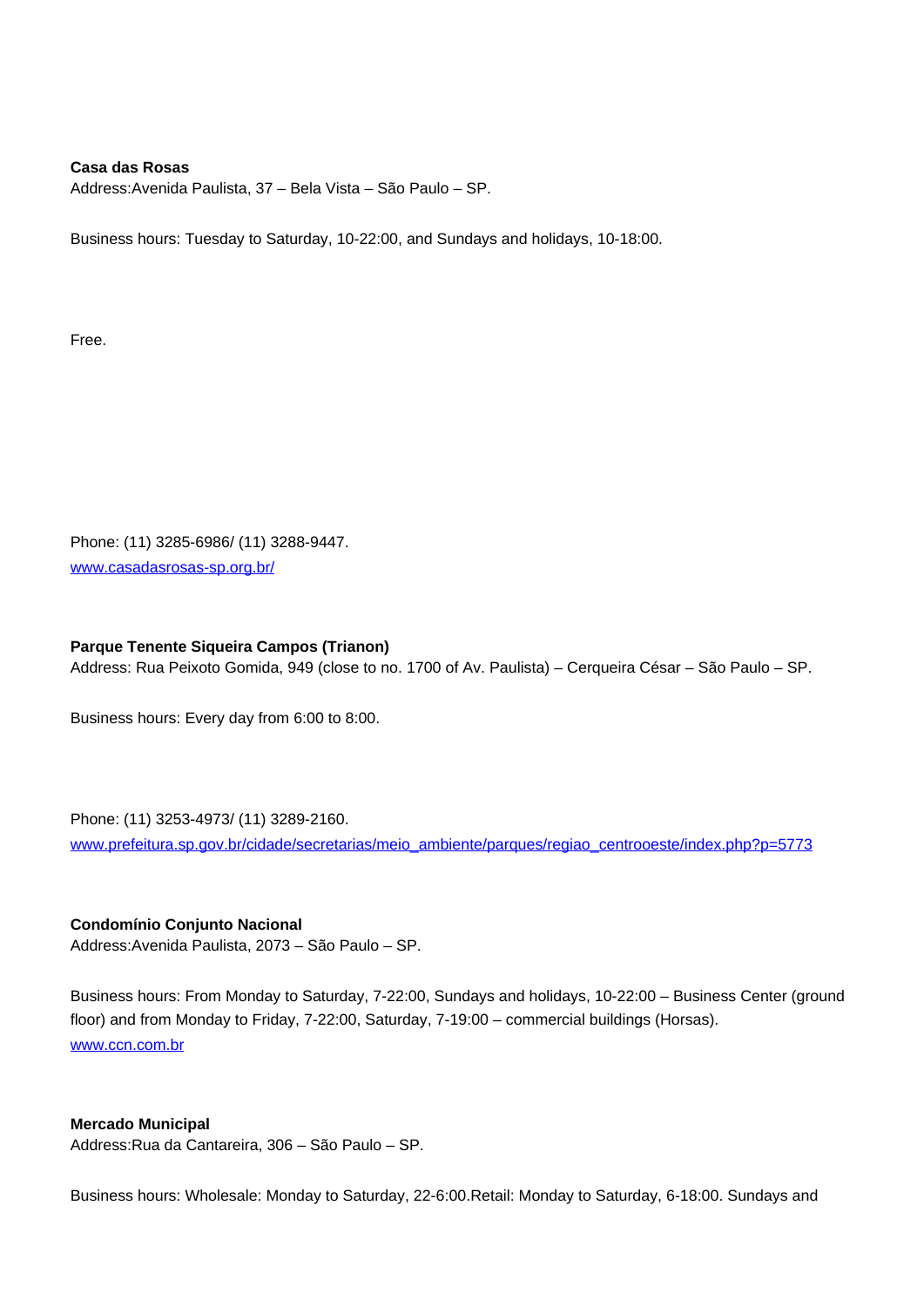holidays, 6-16:00.

Phone: (11) 3313-3365. www.prefeitura.sp.gov.br/abastecimento

# **Parque do Ibirapuera**

Address: Av. Pedro Álvares Cabral, s/n (gates 2, 3 and 10), Av. IV Centenário – gates 6, 7A, Av. República do Líbano – gate 7 – São Paulo – SP.

Phone: (11) 5574-5045. www.parquedoibirapuera.com

**Catedral da Sé**

Address:Praça da Sé, s/n, Centro – São Paulo – SP.

Business hours: weekdays 8-19:00, Saturdays, 8-17:00, Sundays 8-13:00 and 14-18:00.Mass:Monday and Friday, 9:00, 12:00 and 18:00.Tuesday, Wednesday, Thursday, 12:00 and 18:00.Saturday:8-17:00.Mass:12:00.Sunday:8-13:00 and 15-18:00.Mass:9:00, 11:00 and 17:00.Guided tour from Tuesday to Friday, from 10 to 11:30 and 13:00 to 17:30, Saturdays from 10 to 11:30 and 13 to 16:30, and Sundays from 10 to 12:30 and 14 to 16:30.

Price: Guided tour: R\$ 5 / person, free admission for children of up to 7.

Phone: (11) 3107-6832. www.catedraldase.org.br/site/?page\_id=2

**Pateo do Collegio** Address: Praça Pateo do Collegio, 2 – Centro – São Paulo – SP.

Business hours: Masses from Tuesday to Friday, 12:00 and Sundays, 10:00.

Free.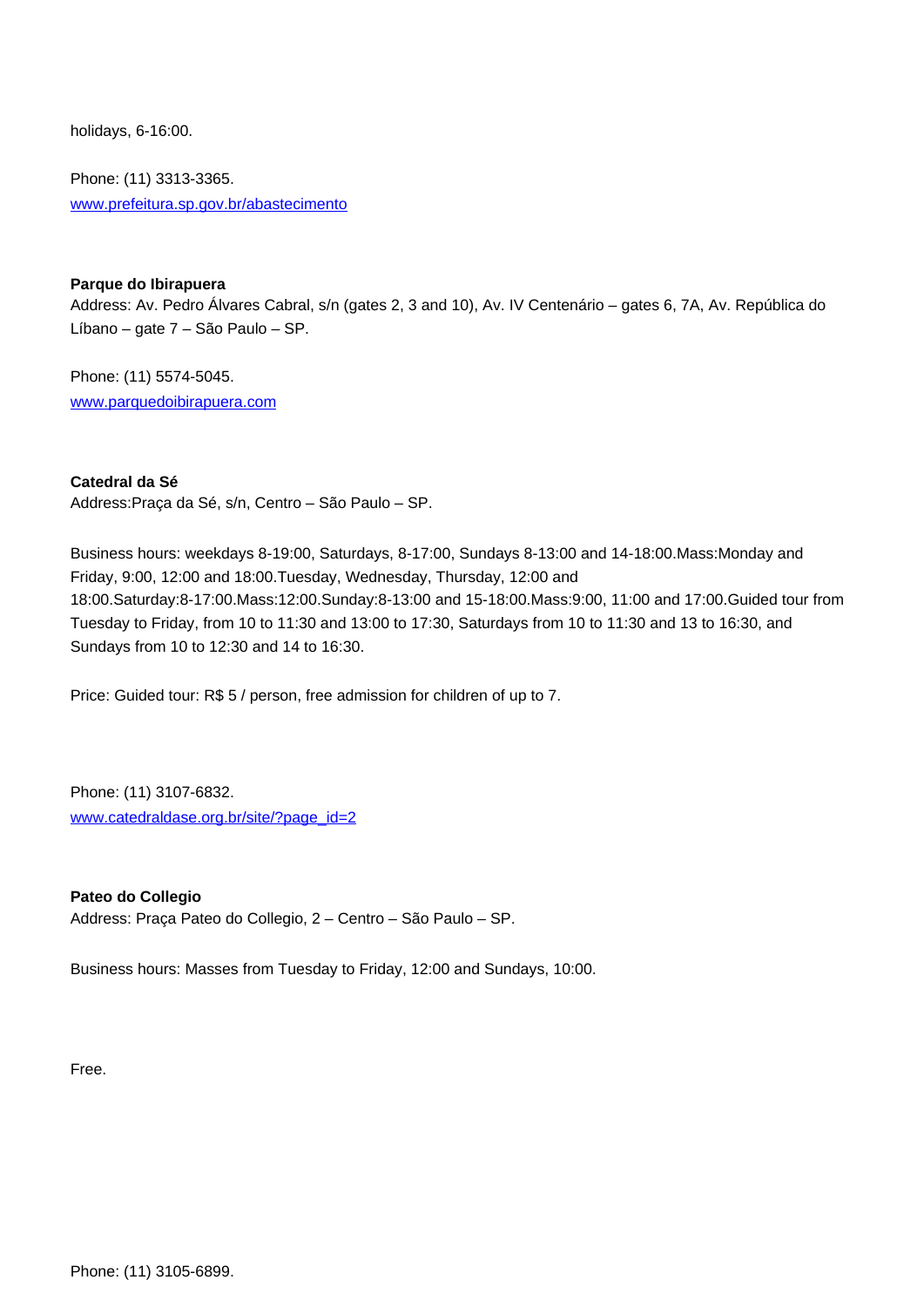www.pateocollegio.com.br

#### **Museu Anchieta**

Address:Praça Pateo do Collegio, 2 – Centro – São Paulo – SP.

Business hours: From Tuesday to Sunday, 9-17:00.

Price: R\$ 6 (full), R\$ 3 for students, R\$ 2 for public school students and free for children of up to 7 years old and elderly over 60 y. o. Please schedule guided tours from Tuesday to Friday, 8:40 – 16:30.

Phone: (11) 3105-6899. www.pateocollegio.com.br

## **Mosteiro de São Bento**

Address:Largo de São Bento, s/n – Centro – São Paulo – SP.

Business hours: Monday, Tuesday, Wednesday and Friday, from 6 until the end of the 18:00 mass. Saturday and Sunday, 6-12:00 and 16-18:00.On Thursdays the church closes at 8:00 and opens at 11:30. Mass: From Monday to Friday, 17:00 – with Gregorian chant – 13:00 and 18:00.Saturday, 6:00 – with Gregorian chant. Sunday, 8:30 – with organ -, 10:00 – with Gregorian chant and organ.

Phone: (11) 3328-8799. www.mosteiro.org.br/index.php

**Banespão** Address:Rua João Brícola, 24 – Centro – São Paulo – SP.

Business hours: From Monday to Friday, 10-15:00.

Free.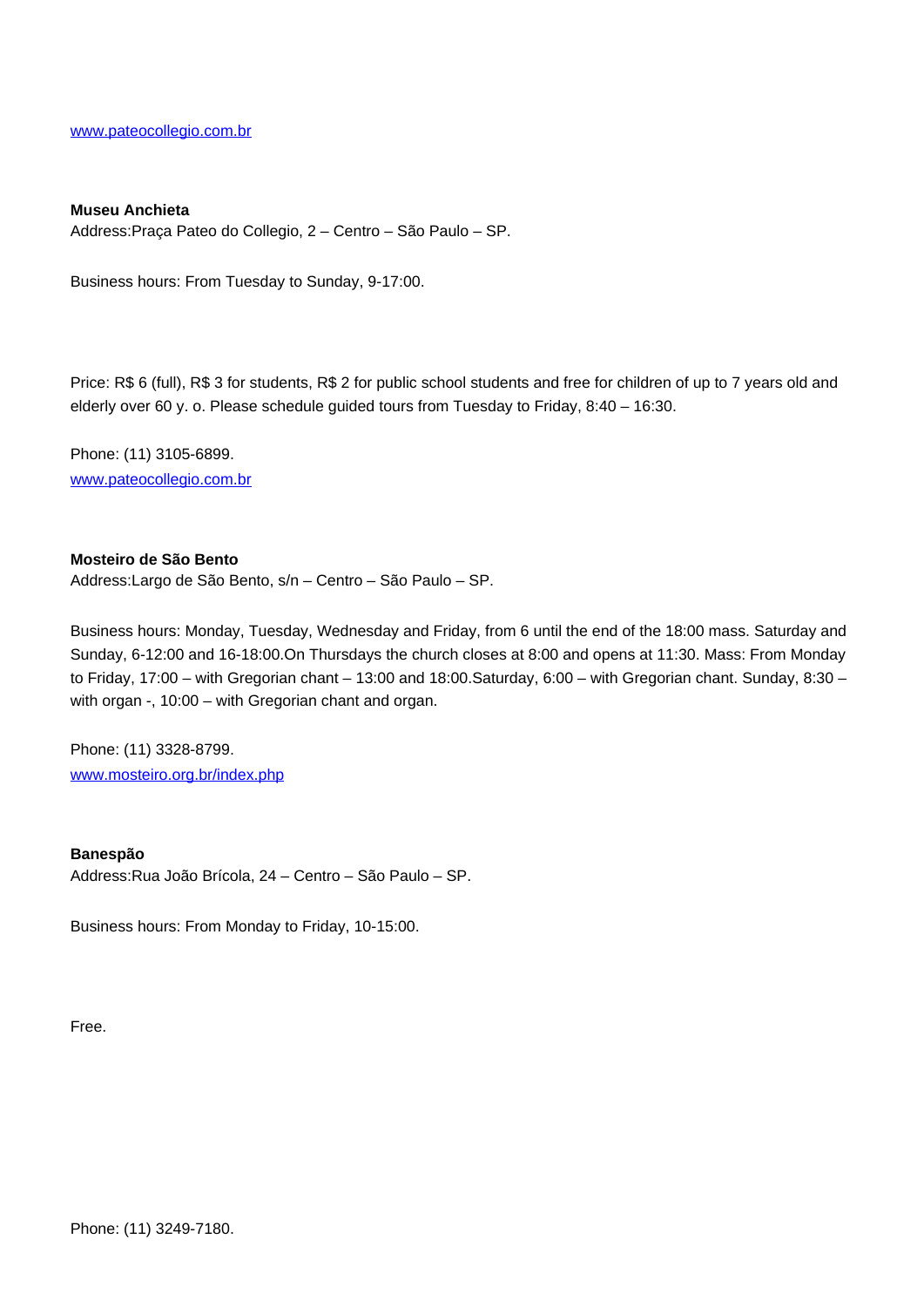**Theatro Municipal** Address:Praça Ramos de Azevedo, s/n – São Paulo – SP.

Phone: (11) 3397-0300.

www.prefeitura.sp.gov.br/cidade/secretarias/cultura/theatromunicipal

# **Museu da Língua Portuguesa**

Address:Praça da Luz s/n, Centro – São Paulo – SP.

Business hours: From Tuesday to Sunday, 10-18:00, on Tuesdays the museum is open until 22:00 (ticket office closes at 21:00).Ticket office: Tuesdays, 10-21:00 and from Wednesday to Sunday, 10-17:00.

Price: R\$ 6 (full)Free admission for children of up to 10 y. o. and elderly. Free admission on Saturday.

Phone: (11) 3322-0080. www.museudalinguaportuguesa.org.br

## **Pinacoteca do Estado de São Paulo**

Address:Praça da Luz, 2 Luz – Centro – São Paulo – SP.

Business hours: From Tuesday to Sunday, 10-17:30, until 18:00.Thursdays, 22:00, free admission from 18:00 to 22:00.

Price: R\$ 6 (full) and R\$ 3 for students, children of up to 10 and elderly over 60 y. o..Free admission on Saturday.

Phone: (11) 3324-1000. www.pinacoteca.org.br

**Jardim da Luz** Address:Rua Ribeiro De Lima, s/nº – Bom Retiro – São Paulo – SP

Business hours: From Tuesday to Sunday, 9-18:00 (opens at 5 for physical activities).

Phone: (11) 3227-3545.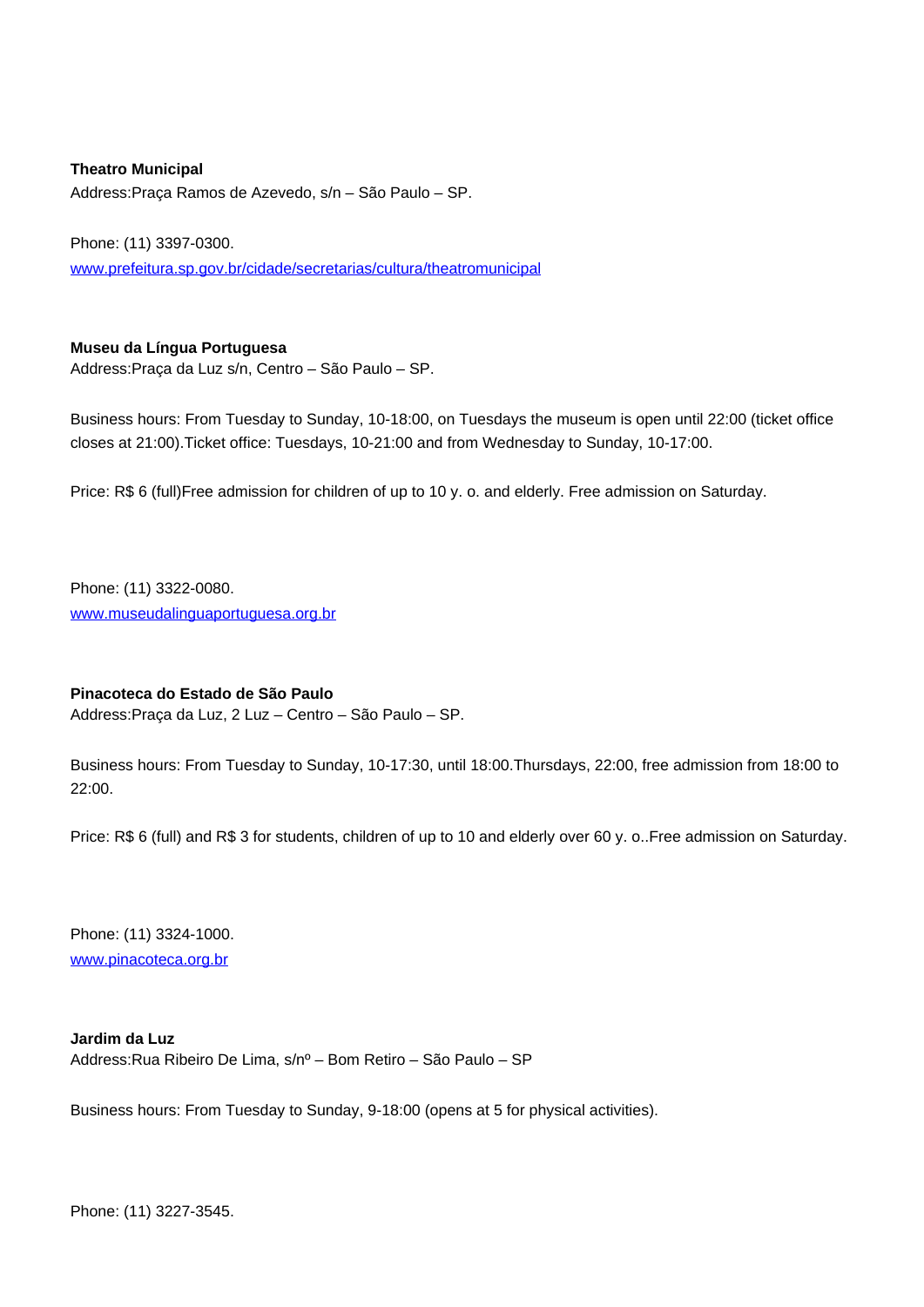www.prefeitura.sp.gov.br/cidade/secretarias/meio\_ambiente/parques/regiao\_centrooeste/index.php?p=5757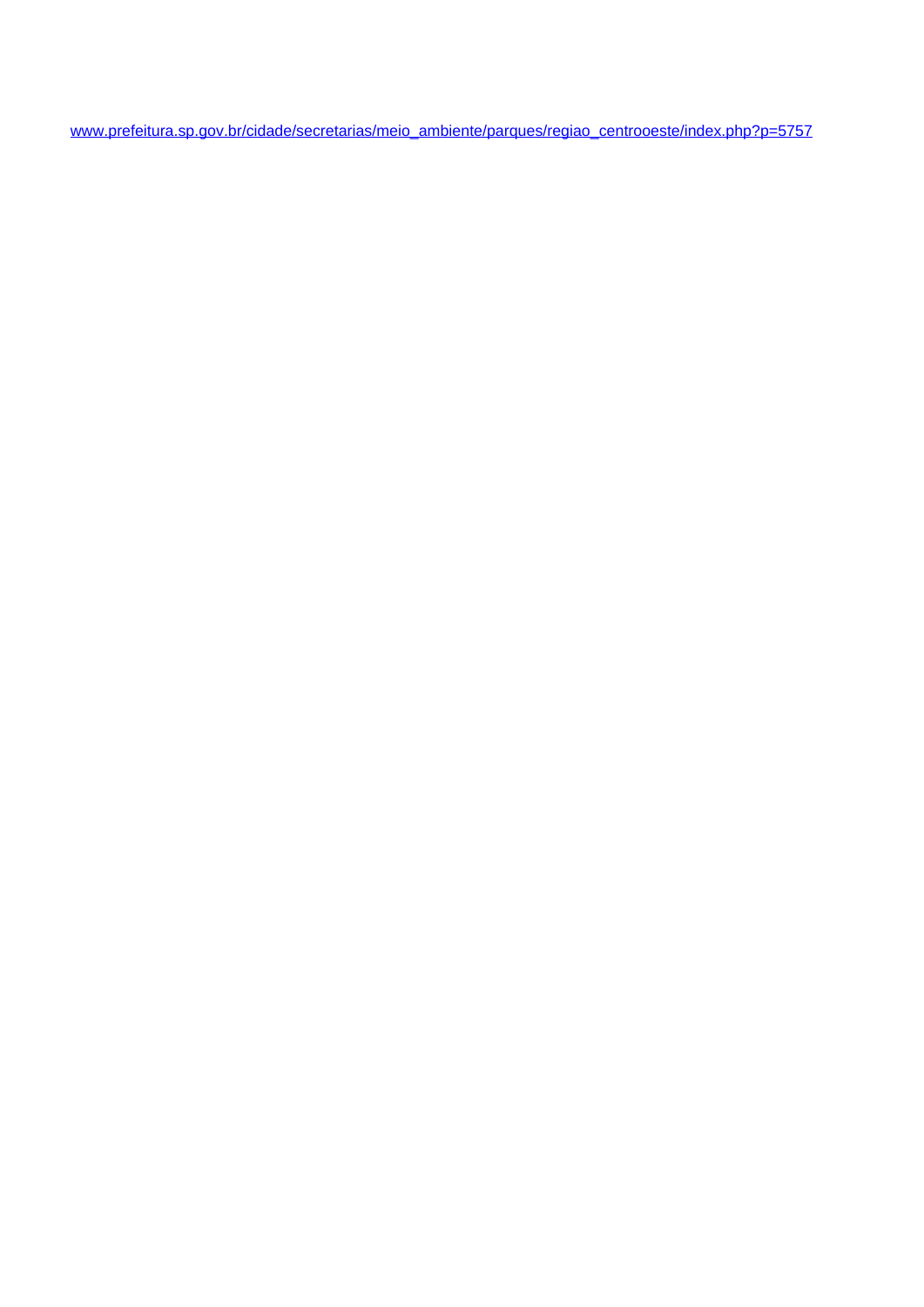## **Mosteiro da Luz**

Address:Avenida Tiradentes, 676 – Luz – São Paulo – SP.

Business hours: Every day from 8:00 to 17:00.Mass:From Monday to Friday, 7:00, Saturday, 8-16:00, and Sunday, 8, 10:30 and 16:00.

Phone: (11) 3311-8745. www.saofreigalvao.com.br

# **Museu de Arte Sacra de São Paulo**

Address:Avenida Tiradentes, 676 – Luz – São Paulo – SP.

Business hours: From Tuesday to Friday, 9-17:00, Saturday and Sunday, 10-18:00 (ticket office until 17:30).

Price: R\$ 6 (half-priced admission for students and free admission for the elderly and children of up to 7 y. o. and on Saturday).

Phone: (11) 5627-5393/ (11) 3326-5393/ (11) 3326-3336/ (11) 3326-1373. www.museuartesacra.org.br

**Templo Busshinji** Address:Rua São Joaquim, 285 – Liberdade – São Paulo – SP

Phone: (11) 3208-4515/ (11) 3208-4345. www.sotozen.org.br

**Museu do Futebol** Address: Praça Charles Miller, s/n – Pacaembu

Business hours: From Tuesday to Sunday, except when there are matches on Pacaembu, 9-17:00

Price: R\$ 6 and R\$ 3 (half)